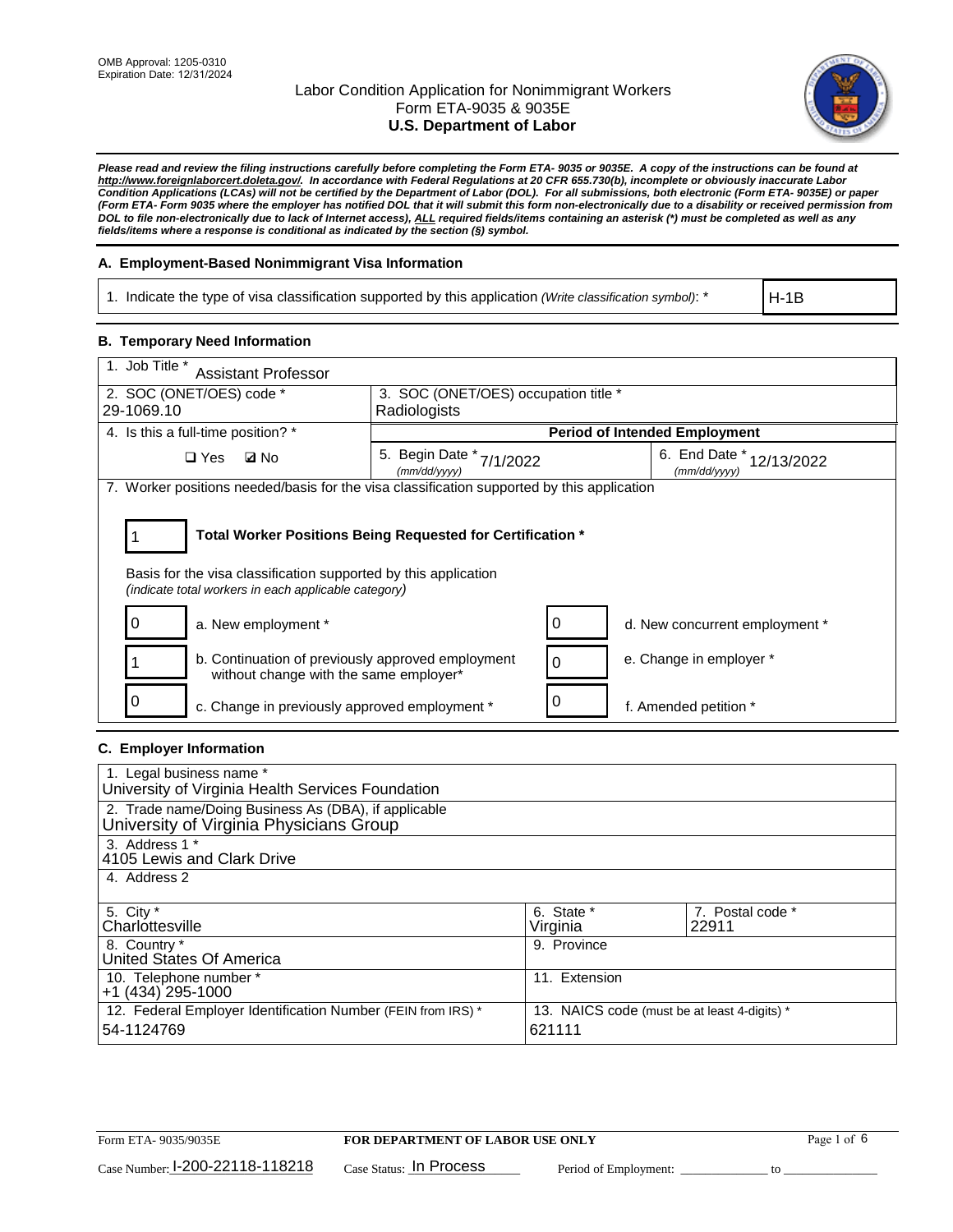

## **D. Employer Point of Contact Information**

**Important Note**: The information contained in this Section must be that of an employee of the employer who is authorized to act on behalf of the employer in labor certification matters. The information in this Section must be different from the agent or attorney information listed in Section E, unless the attorney is an employee of the employer.

| 1. Contact's last (family) name *                            | 2. First (given) name * |                        | 3. Middle name(s)         |
|--------------------------------------------------------------|-------------------------|------------------------|---------------------------|
| Casella                                                      | Judy                    |                        | J                         |
| 4. Contact's job title *<br>Manager, Delegated Credentialing |                         |                        |                           |
| 5. Address 1 *<br>4105 Lewis and Clark Drive                 |                         |                        |                           |
| 6. Address 2                                                 |                         |                        |                           |
| 7. City $*$<br>Charlottesville                               |                         | 8. State *<br>Virginia | 9. Postal code *<br>22911 |
| 10. Country *<br>United States Of America                    |                         | 11. Province           |                           |
| 12. Telephone number *                                       | Extension<br>13.        | 14. E-Mail address     |                           |
| +1 (434) 980-6140                                            |                         | tjw5x@virginia.edu     |                           |

## **E. Attorney or Agent Information (If applicable)**

**Important Note**: The employer authorizes the attorney or agent identified in this section to act on its behalf in connection with the filing of this application.

| 1. Is the employer represented by an attorney or agent in the filing of this application? *<br>If "Yes," complete the remainder of Section E below. |                         |              |                               |                   | $\square$ Yes                                        | <b>ØNo</b> |
|-----------------------------------------------------------------------------------------------------------------------------------------------------|-------------------------|--------------|-------------------------------|-------------------|------------------------------------------------------|------------|
| 2. Attorney or Agent's last (family) name §                                                                                                         | 3. First (given) name § |              |                               | 4. Middle name(s) |                                                      |            |
| 5. Address 1 §                                                                                                                                      |                         |              |                               |                   |                                                      |            |
| 6. Address 2                                                                                                                                        |                         |              |                               |                   |                                                      |            |
| 7. City §                                                                                                                                           |                         | 8. State §   |                               |                   | 9. Postal code §                                     |            |
| 10. Country §                                                                                                                                       |                         | 11. Province |                               |                   |                                                      |            |
| 12. Telephone number §                                                                                                                              | 13. Extension           |              | 14. E-Mail address            |                   |                                                      |            |
| 15. Law firm/Business name §                                                                                                                        |                         |              | 16. Law firm/Business FEIN §  |                   |                                                      |            |
| 17. State Bar number (only if attorney) §                                                                                                           |                         |              | standing (only if attorney) § |                   | 18. State of highest court where attorney is in good |            |
| 19. Name of the highest State court where attorney is in good standing (only if attorney) §                                                         |                         |              |                               |                   |                                                      |            |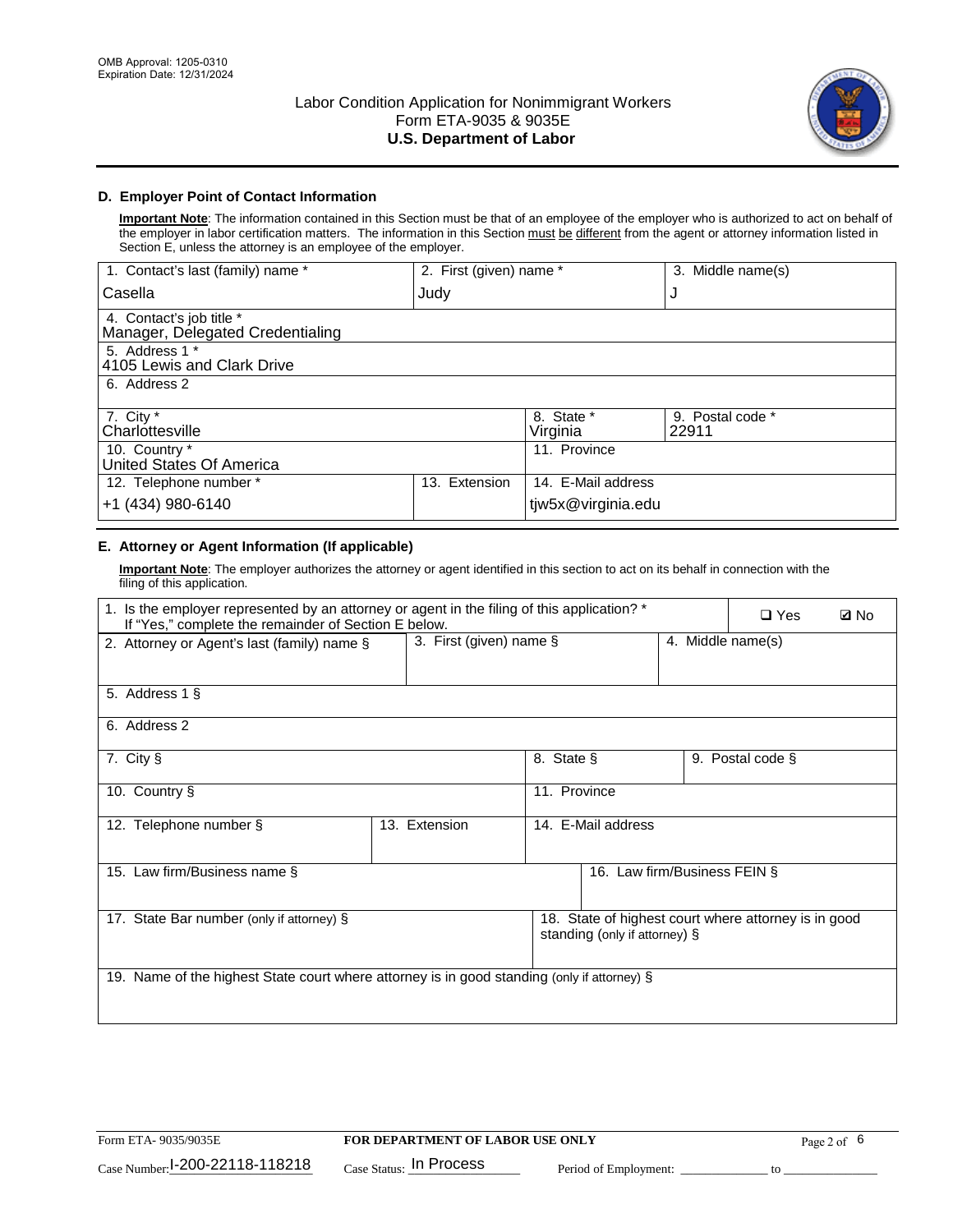

#### **F. Employment and Wage Information**

**Important Note**: The employer must define the intended place(s) of employment with as much geographic specificity as possible. Each intended place(s) of employment listed below must be the worksite or physical location where the work will actually be performed and cannot be a P.O. Box. The employer must identify all intended places of employment, including those of short duration, on the LCA. 20 CFR 655.730(c)(5). If the employer is submitting this form non-electronically and the work is expected to be performed in more than one location, an attachment must be submitted in order to complete this section. An employer has the option to use either a single Form ETA-9035/9035E or multiple forms to disclose all intended places of employment. If the employer has more than ten (10) intended places of employment at the time of filing this application, the employer must file as many additional LCAs as are necessary to list all intended places of employment. See the form instructions for further information about identifying all intended places of employment.

#### a.*Place of Employment Information* 1

|                    | 1. Enter the estimated number of workers that will perform work at this place of employment under<br>the LCA.*                 |  |                                          |                          |  |             |  |
|--------------------|--------------------------------------------------------------------------------------------------------------------------------|--|------------------------------------------|--------------------------|--|-------------|--|
|                    | 2. Indicate whether the worker(s) subject to this LCA will be placed with a secondary entity at this<br>place of employment. * |  |                                          |                          |  | <b>Z</b> No |  |
|                    | 3. If "Yes" to question 2, provide the legal business name of the secondary entity. §                                          |  |                                          |                          |  |             |  |
|                    | 4. Address 1 *                                                                                                                 |  |                                          |                          |  |             |  |
|                    | 1215 Lee Street                                                                                                                |  |                                          |                          |  |             |  |
|                    | 5. Address 2                                                                                                                   |  |                                          |                          |  |             |  |
| 6. City $*$        |                                                                                                                                |  | 7. County *                              |                          |  |             |  |
|                    | Charlottesville                                                                                                                |  | Albemarle                                |                          |  |             |  |
| Virginia           | 8. State/District/Territory *                                                                                                  |  | 9. Postal code *<br>22903                |                          |  |             |  |
|                    | 10. Wage Rate Paid to Nonimmigrant Workers *                                                                                   |  | 10a. Per: (Choose only one)*             |                          |  |             |  |
|                    |                                                                                                                                |  | ☑ Hour □ Week □ Bi-Weekly □ Month □ Year |                          |  |             |  |
|                    | From $\frac{160}{160}$ . $\frac{72}{160}$ To: $\frac{1}{9}$                                                                    |  |                                          |                          |  |             |  |
|                    | 11. Prevailing Wage Rate *                                                                                                     |  | 11a. Per: (Choose only one)*             |                          |  |             |  |
|                    | $\text{\AA}$ 51 86                                                                                                             |  | ☑ Hour □ Week □ Bi-Weekly □ Month □ Year |                          |  |             |  |
|                    | Questions 12-14. Identify the source used for the prevailing wage (PW) (check and fully complete only one): *                  |  |                                          |                          |  |             |  |
| 12.                | A Prevailing Wage Determination (PWD) issued by the Department of Labor                                                        |  |                                          | a. PWD tracking number § |  |             |  |
| 13.<br>$\mathbf v$ | A PW obtained independently from the Occupational Employment Statistics (OES) Program                                          |  |                                          |                          |  |             |  |
|                    | a. Wage Level (check one): §                                                                                                   |  |                                          | b. Source Year §         |  |             |  |
|                    | ☑ Ⅲ<br>□⊪<br>$\Box$ IV<br>$\Box$ N/A<br>□⊥                                                                                     |  |                                          | 7/1/2021 - 6/30/2022     |  |             |  |
| 14.                | A PW obtained using another legitimate source (other than OES) or an independent authoritative source                          |  |                                          |                          |  |             |  |
|                    | a. Source Type (check one): §                                                                                                  |  |                                          | b. Source Year §         |  |             |  |
|                    | $\Box$ CBA<br>$\Box$ DBA<br>$\square$ SCA<br>$\Box$ Other/ PW Survey                                                           |  |                                          |                          |  |             |  |
|                    | c. If responded "Other/ PW Survey" in question 14.a, enter the name of the survey producer or publisher §                      |  |                                          |                          |  |             |  |
|                    |                                                                                                                                |  |                                          |                          |  |             |  |
|                    | d. If responded "Other/ PW Survey" in question 14.a, enter the title or name of the PW survey §                                |  |                                          |                          |  |             |  |
|                    |                                                                                                                                |  |                                          |                          |  |             |  |
|                    |                                                                                                                                |  |                                          |                          |  |             |  |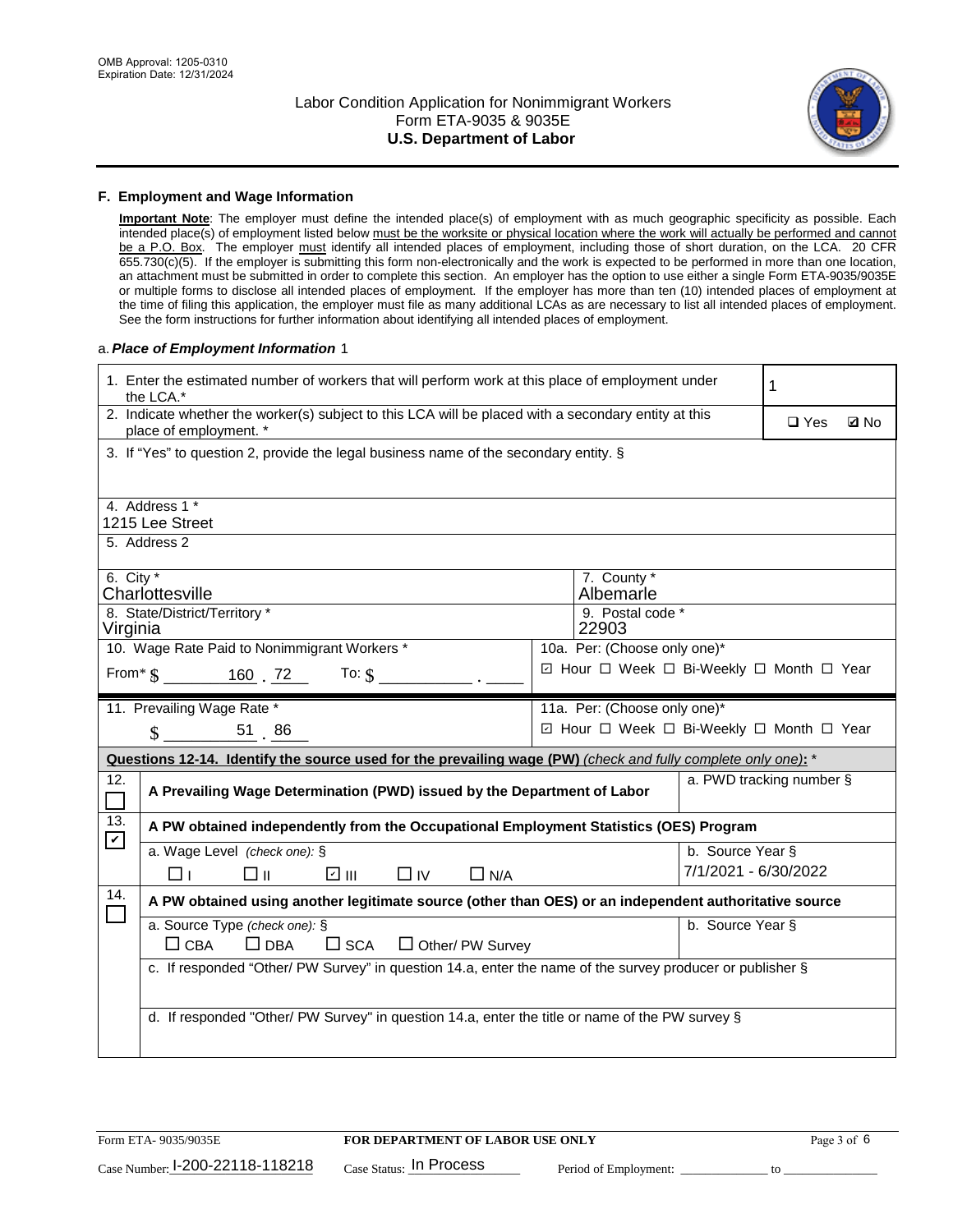

## **G. Employer Labor Condition Statements**

! *Important Note:* In order for your application to be processed, you MUST read Section G of the Form ETA-9035CP - General Instructions for the 9035 & 9035E under the heading "Employer Labor Condition Statements" and agree to all four (4) labor condition statements summarized below:

- (1) **Wages:** The employer shall pay nonimmigrant workers at least the prevailing wage or the employer's actual wage, whichever is higher, and pay for non-productive time. The employer shall offer nonimmigrant workers benefits and eligibility for benefits provided as compensation for services on the same basis as the employer offers to U.S. workers. The employer shall not make deductions to recoup a business expense(s) of the employer including attorney fees and other costs connected to the performance of H-1B, H-1B1, or E-3 program functions which are required to be performed by the employer. This includes expenses related to the preparation and filing of this LCA and related visa petition information. 20 CFR 655.731;
- (2) **Working Conditions:** The employer shall provide working conditions for nonimmigrants which will not adversely affect the working conditions of workers similarly employed. The employer's obligation regarding working conditions shall extend for the duration of the validity period of the certified LCA or the period during which the worker(s) working pursuant to this LCA is employed by the employer, whichever is longer. 20 CFR 655.732;
- (3) **Strike, Lockout, or Work Stoppage:** At the time of filing this LCA, the employer is not involved in a strike, lockout, or work stoppage in the course of a labor dispute in the occupational classification in the area(s) of intended employment. The employer will notify the Department of Labor within 3 days of the occurrence of a strike or lockout in the occupation, and in that event the LCA will not be used to support a petition filing with the U.S. Citizenship and Immigration Services (USCIS) until the DOL Employment and Training Administration (ETA) determines that the strike or lockout has ended. 20 CFR 655.733; and
- (4) **Notice:** Notice of the LCA filing was provided no more than 30 days before the filing of this LCA or will be provided on the day this LCA is filed to the bargaining representative in the occupation and area of intended employment, or if there is no bargaining representative, to workers in the occupation at the place(s) of employment either by electronic or physical posting. This notice was or will be posted for a total period of 10 days, except that if employees are provided individual direct notice by e-mail, notification need only be given once. A copy of the notice documentation will be maintained in the employer's public access file. A copy of this LCA will be provided to each nonimmigrant worker employed pursuant to the LCA. The employer shall, no later than the date the worker(s) report to work at the place(s) of employment, provide a signed copy of the certified LCA to the worker(s) working pursuant to this LCA. 20 CFR 655.734.

1. **I have read and agree to** Labor Condition Statements 1, 2, 3, and 4 above and as fully explained in Section G of the Form ETA-9035CP – General Instructions for the 9035 & 9035E and the Department's regulations at 20 CFR 655 Subpart H. \*

**Ø**Yes ロNo

## **H. Additional Employer Labor Condition Statements –H-1B Employers ONLY**

!**Important Note***:* In order for your H-1B application to be processed, you MUST read Section H – Subsection 1 of the Form ETA 9035CP – General Instructions for the 9035 & 9035E under the heading "Additional Employer Labor Condition Statements" and answer the questions below.

#### *a. Subsection 1*

| 1. At the time of filing this LCA, is the employer H-1B dependent? §                                                                                                                                                                                                 |  |  | ⊡ No |            |
|----------------------------------------------------------------------------------------------------------------------------------------------------------------------------------------------------------------------------------------------------------------------|--|--|------|------------|
| 2. At the time of filing this LCA, is the employer a willful violator? $\S$                                                                                                                                                                                          |  |  | ⊡ No |            |
| 3. If "Yes" is marked in questions H.1 and/or H.2, you must answer "Yes" or "No" regarding<br>whether the employer will use this application ONLY to support H-1B petitions or extensions of<br>status for exempt H-1B nonimmigrant workers? §                       |  |  | ∩ No |            |
| 4. If "Yes" is marked in question H.3, identify the statutory basis for the<br>$\Box$ \$60,000 or higher annual wage<br>exemption of the H-1B nonimmigrant workers associated with this<br>□ Master's Degree or higher in related specialty<br>$\Box$ Both<br>LCA. § |  |  |      |            |
| H-1B Dependent or Willful Violator Employers -Master's Degree or Higher Exemptions ONLY                                                                                                                                                                              |  |  |      |            |
| 5. Indicate whether a completed Appendix A is attached to this LCA covering any H-1B<br>nonimmigrant worker for whom the statutory exemption will be based <b>ONLY</b> on attainment of a<br>Master's Degree or higher in related specialty. §                       |  |  | ⊡ No | $\Box$ N/A |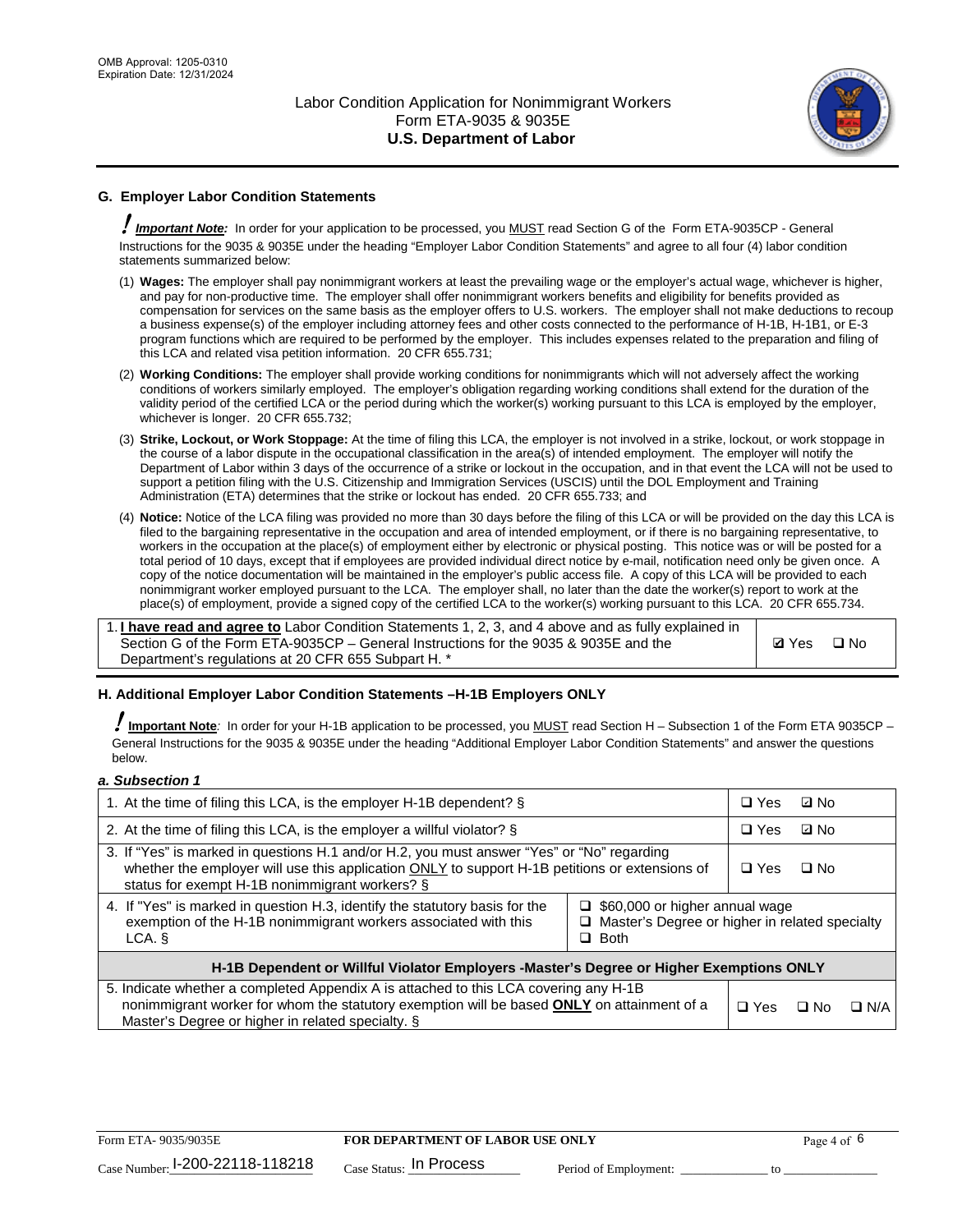

**If you marked "Yes" to questions H.a.1 (H-1B dependent) and/or H.a.2 (H-1B willful violator) and "No" to question H.a.3 (exempt H-1B nonimmigrant workers), you MUST read Section H – Subsection 2 of the Form ETA 9035CP – General Instructions for the 9035 & 9035E under the heading "Additional Employer Labor Condition Statements" and indicate your agreement to all three (3) additional statements summarized below.**

#### *b. Subsection 2*

- A. **Displacement:** An H-1B dependent or willful violator employer is prohibited from displacing a U.S. worker in its own workforce within the period beginning 90 days before and ending 90 days after the date of filing of the visa petition. 20 CFR 655.738(c);
- B. **Secondary Displacement:** An H-1B dependent or willful violator employer is prohibited from placing an H-1B nonimmigrant worker(s) with another/secondary employer where there are indicia of an employment relationship between the nonimmigrant worker(s) and that other/secondary employer (thus possibly affecting the jobs of U.S. workers employed by that other employer), unless and until the employer subject to this LCA makes the inquiries and/or receives the information set forth in 20 CFR 655.738(d)(5) concerning that other/secondary employer's displacement of similarly employed U.S. workers in its workforce within the period beginning 90 days before and ending 90 days after the date of such placement. 20 CFR 655.738(d). Even if the required inquiry of the secondary employer is made, the H-1B dependent or willful violator employer will be subject to a finding of a violation of the secondary displacement prohibition if the secondary employer, in fact, displaces any U.S. worker(s) during the applicable time period; and
- C. **Recruitment and Hiring:** Prior to filing this LCA or any petition or request for extension of status for nonimmigrant worker(s) supported by this LCA, the H-1B dependent or willful violator employer must take good faith steps to recruit U.S. workers for the job(s) using procedures that meet industry-wide standards and offer compensation that is at least as great as the required wage to be paid to the nonimmigrant worker(s) pursuant to 20 CFR 655.731(a). The employer must offer the job(s) to any U.S. worker who applies and is equally or better qualified for the job than the nonimmigrant worker. 20 CFR 655.739.

| 6. I have read and agree to Additional Employer Labor Condition Statements A, B, and C above and |       |           |
|--------------------------------------------------------------------------------------------------|-------|-----------|
| as fully explained in Section H – Subsections 1 and 2 of the Form ETA 9035CP – General           | □ Yes | $\Box$ No |
| Instructions for the 9035 & 9035 E and the Department's regulations at 20 CFR 655 Subpart H. §   |       |           |

## **I. Public Disclosure Information**

! **Important Note***:* You must select one or both of the options listed in this Section.

**sqrt** Employer's principal place of business □ Place of employment

## **J. Notice of Obligations**

A. Upon receipt of the certified LCA, the employer must take the following actions:

- o Print and sign a hard copy of the LCA if filing electronically (20 CFR 655.730(c)(3));<br>
Maintain the original signed and certified LCA in the employer's files (20 CFR 655.7
- Maintain the original signed and certified LCA in the employer's files (20 CFR 655.705(c)(2); 20 CFR 655.730(c)(3); and 20 CFR 655.760); and
- o Make a copy of the LCA, as well as necessary supporting documentation required by the Department of Labor regulations, available for public examination in a public access file at the employer's principal place of business in the U.S. or at the place of employment within one working day after the date on which the LCA is filed with the Department of Labor (20 CFR 655.705(c)(2) and 20 CFR 655.760).
- B. The employer must develop sufficient documentation to meet its burden of proof with respect to the validity of the statements made in its LCA and the accuracy of information provided, in the event that such statement or information is challenged (20 CFR 655.705(c)(5) and 20 CFR 655.700(d)(4)(iv)).
- C. The employer must make this LCA, supporting documentation, and other records available to officials of the Department of Labor upon request during any investigation under the Immigration and Nationality Act (20 CFR 655.760 and 20 CFR Subpart I).

*I declare under penalty of perjury that I have read and reviewed this application and that to the best of my knowledge, the*  information contained therein is true and accurate. I understand that to knowingly furnish materially false information in the *preparation of this form and any supplement thereto or to aid, abet, or counsel another to do so is a federal offense punishable by fines, imprisonment, or both (18 U.S.C. 2, 1001,1546,1621).*

| 1. Last (family) name of hiring or designated official *   2. First (given) name of hiring or designated official *   3. Middle initial § |                  |  |
|-------------------------------------------------------------------------------------------------------------------------------------------|------------------|--|
| Casella                                                                                                                                   | Judv             |  |
| 4. Hiring or designated official title *                                                                                                  |                  |  |
| Manager, Delegated Credentialing                                                                                                          |                  |  |
| 5. Signature *                                                                                                                            | 6. Date signed * |  |
|                                                                                                                                           |                  |  |